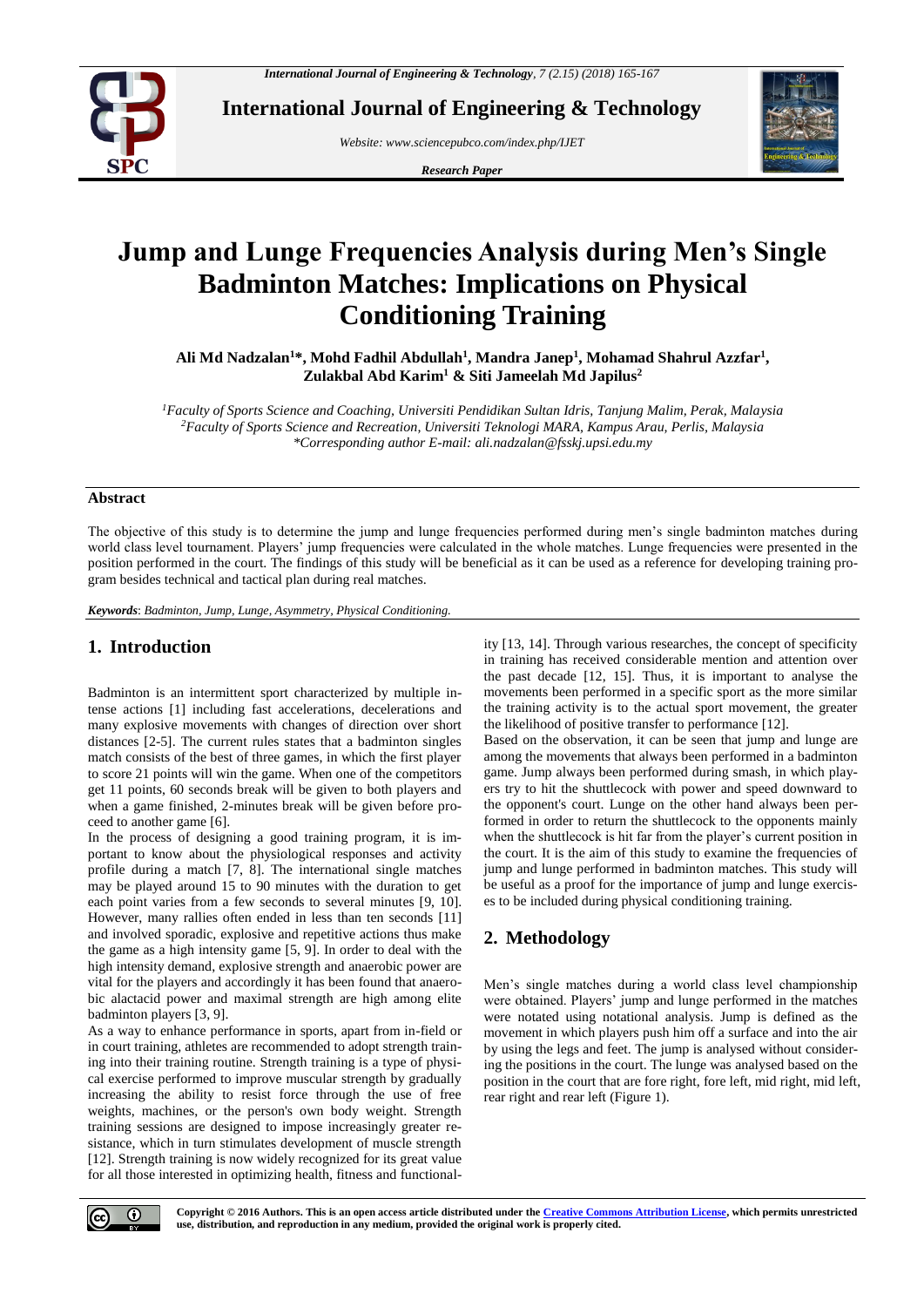



**Fig. 1.** Position in court

#### **3. Results**

**Table 1**: showed the lunge and jump performed in a badminton match.

| <b>Movements</b>       | <b>Frequencies</b> |            |              |
|------------------------|--------------------|------------|--------------|
| Lunges                 |                    |            |              |
| Fore                   | Set 1              | Set 2      | Totals       |
| Fore right, right foot | $41 \pm 4$         | $32 \pm 5$ | $73 + 7$     |
| Fore right, left foot  | $3 \pm 2$          | $2 + 2$    | $5\pm 2$     |
| Fore left, right foot  | $52 \pm 3$         | $48 + 6$   | $100 \pm 10$ |
| Fore left, left foot   | $4 \pm 2$          | $3 \pm 1$  | $7 \pm 1$    |
| Mid                    |                    |            |              |
| Mid right, right foot  | $20 \pm 5$         | $18 + 6$   | $41 \pm 7$   |
| Mid right, left foot   | 0                  | $\theta$   | 0            |
| Mid left, right foot   | $6 \pm 2$          | $3 \pm 3$  | $9 \pm 3$    |
| Mid left, left foot    | $11 \pm 4$         | $19 \pm 4$ | $30 \pm 5$   |
| Rear                   |                    |            |              |
| Rear right, right foot | $3 \pm 1$          | $2 \pm 1$  | $4 + 2$      |
| Rear right, left foot  | $2 \pm 1$          | $2 + 1$    | $4 + 1$      |
| Rear left, right foot  | $5\pm 2$           | $2 \pm 1$  | $7 \pm 3$    |
| Rear left, left foot   | $2 + 1$            | $2 \pm 1$  | $4 \pm 1$    |
| <b>Jumps</b>           | $27 \pm 3$         | $35 \pm 9$ | $58 \pm 7$   |

Table 1. Jump and lunge performed in a badminton match

# **4. Discussions**

The objective of this study was to determine the jump and lunge frequencies performed during men's single badminton matches during a world class level tournament. Players' jump frequencies were calculated in the whole matches. Lunge frequencies were presented in the position performed in the court.

Looking at the result, we can see that badminton players perform at almost 300 lunges movement in a game. Coaches and players need to take note on this especially those that did not implement lunge as one of their training exercise. 264 lunge movements are very high, as each of the lunges will exert force almost similar to their bodyweight (16, 17). By including lunge as one of the training exercise would benefit the players in terms of how to perform the movement in correct way, as wrong technique will always imposed the players to risks of injuries. The lunge is very important in a badminton game especially to return the shuttlecock. The opponent always send the shuttlecock as far as possible from the players, so lunge is one of the fastest alternative to reach the shuttlecock. Inability to perform good lunge will slower the player to return back to ready position and thus will cause the opponent to have a big advantages.

Looking more specific, we can see that most lunges were performed at the fore site of court. This means that the opponent always sent the shuttlecock to the front part. One of the main points to be discussed from the result is how the players perform the lunge. We can see that, no matter right or left the shuttlecock were sent, the players will tend to use the same leg (right leg) to reach the shuttlecock. This means that, if 100 times the shuttlecock were sent to the front, the right leg will have to perform 100 times of lunge. This demonstrates the possibility of asymmetry exists (16, 18, 19) among the players even the players that we analysed are in a very high level. The numbers of lunge perform laterally and to the back are also quite high. Thus players should also include lateral and reverse lunge in their training program.

Next, looking at the jumping frequencies, it was found that a player will perform at averaged of 58 times jumping movement in a match. As a jump might stress at least three times our bodyweight, jumping is definitely compulsory to be included in a training program. As we can see in the result, the number of jump performed increased in the second set. Without enough muscular and power endurance, players would not be able to perform the jump in the second set. What is feared more is when the players landing. Fatigue muscles used during lunge and jumping might cause players to be unable to land safely and this might induce greater risks of injury.

## **5. Conclusion**

Findings of this study revealed the number of lunge and jump frequencies performed by players during a singles badminton match. We can see that the numbers of lunges are very high especially to the front part of the court. Thus, it is a need for the players to include forward lunge in their training program. Training both sites of limbs is very important to avoid asymmetry, which if exist, will cause the players to depend only in the stronger sites, thus also increase the risks of injury due to overused. Players are also encouraged to have proper plyometric training as jumping frequencies were also shown to be very high in a game. This study is hope to be used as a guideline for the coaches and players to plan and implement a good physical conditioning training program in order to increase performance and reduce the risks of injuries that might happen during the real game.

#### **Acknowledgement**

This study was part of research funded by the Sultan Idris Education University (Code: GPU 2017-0016-106-01).

#### **References**

.

- [1] Sturgess S, Newton RU. Design and implementation of a specific strength program for badminton. Strength & Conditioning Journal. 2008;30(3):33-41.
- [2] Chin M, Steininger K, So R, Clark C, Wong A. Physiological profiles and sport specific fitness of Asian elite squash players. British Journal of Sports Medicine. 1995;29(3):158-64.
- [3] Chin M, Wong A, So R, Siu OT, Steininger K, Lo D. Sport specific fitness testing of elite badminton players. British Journal of Sports Medicine. 1995;29(3):153-7.
- [4] Baker D. Improving vertical jump performance through general, special, and specific strength training: A brief review. The